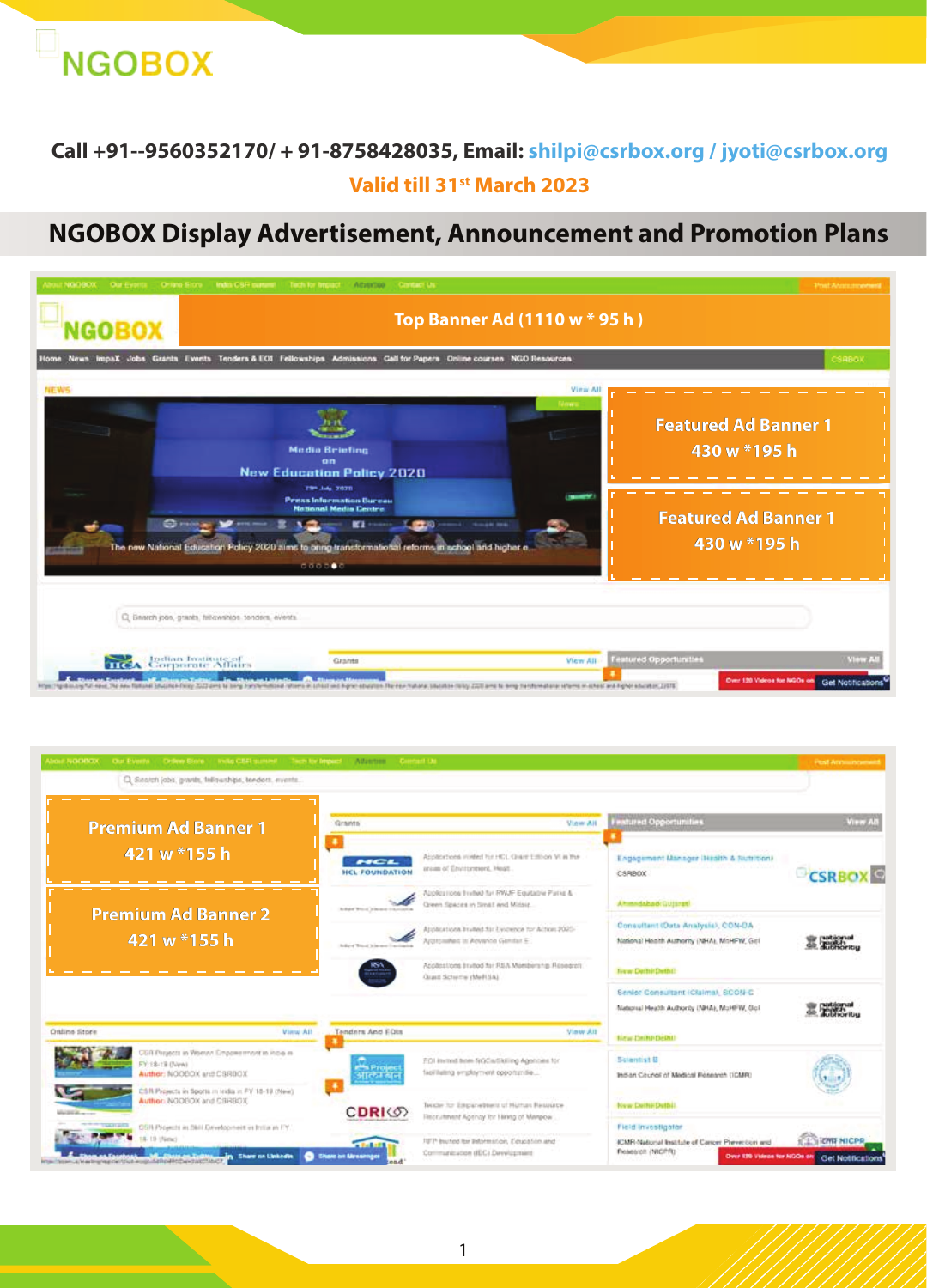### **Top Banner Ad (1110 w \* 95 h )**

| <b>Duration</b> | Tariff (INR)* |
|-----------------|---------------|
| 7 Days          | 19,810        |
| 15 Days         | 35,380        |
| 30 Days         | 67,924        |

## **Featured Ad Box (430\*195 Pixels-W\*H)**

| <b>Duration</b> | Tariff (INR)* |
|-----------------|---------------|
| 7 Days          | 14,150        |
| 15 Days         | 22,990        |
| 30 Days         | 42,452        |

### **Premium Ad Banner (421\*155 Pixels W\*H)**

| <b>Duration</b> | Tariff (INR)* |
|-----------------|---------------|
| 7 Days          | 12,032        |
| 15 Days         | 19,469        |
| 30 Days         | 37, 150       |

### **Ad box on Description pages (245\*200 W\*H) (Visible on all description pages)**

| <b>Duration</b> | Tariff (INR)* |
|-----------------|---------------|
| 7 Days          | 8,860         |
| 15 Days         | 15,922        |
| 30 Days         | 29, 372       |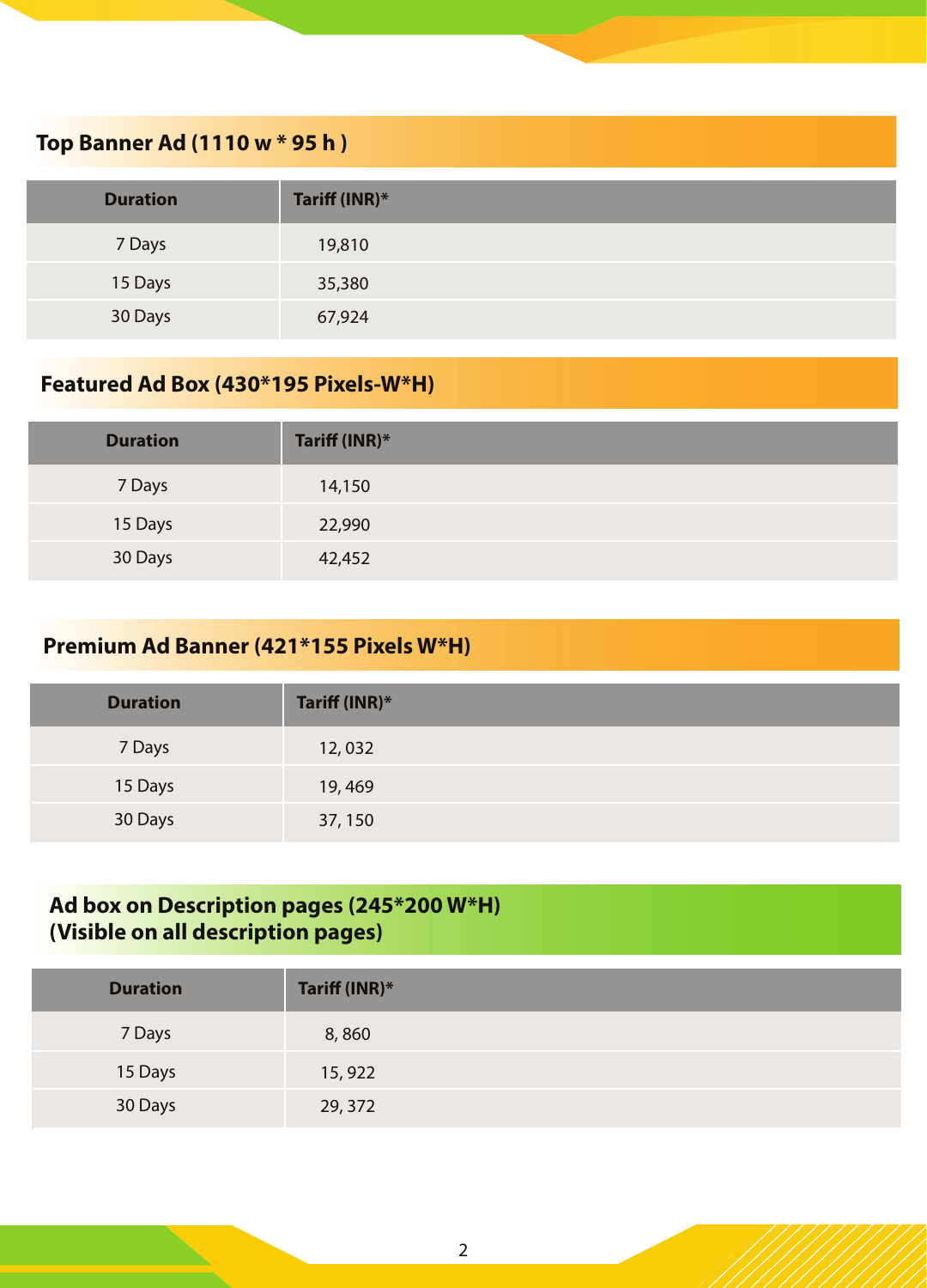## **Premium Website Content Pop Up**

A pop up box with image and text appears on the main website (all pages), after 5-6 seconds to website visitors. The box appears once to every user until he click on weblink or close mark on the box.



| <b>Duration</b> | Tariff (INR)* | <b>Estimated views</b> |
|-----------------|---------------|------------------------|
| 1 Day           | 4,949         | 9,000-12,000           |
| 7 Days          | 25,466        | 72,000-90,000          |
| 15 Days         | 42, 452       | 1.5-2.5 Lakh           |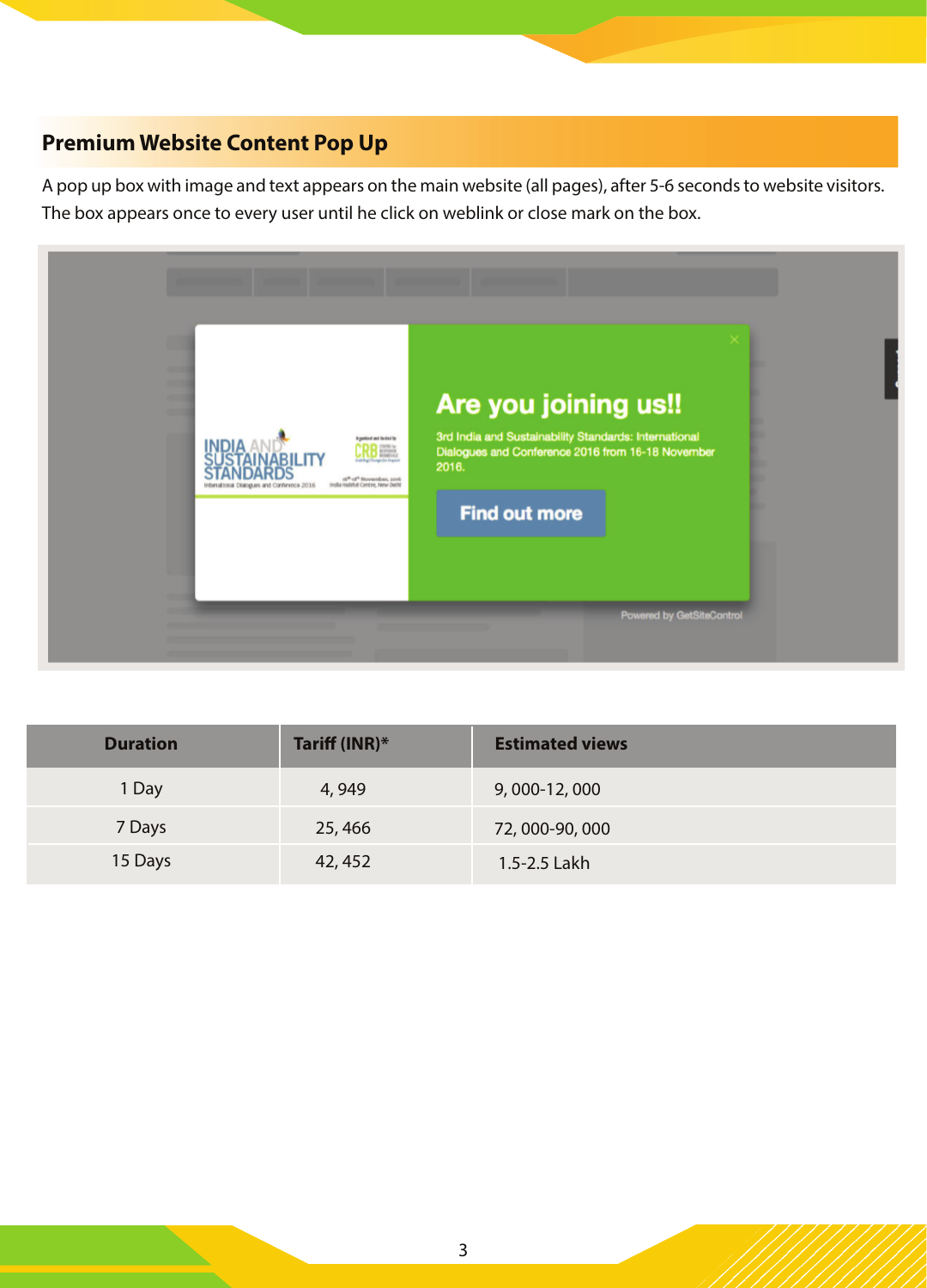# **CSRBOX Ad banner (visible across the website)**



# **Top Ad Banner on Description pages of CSRBOX(1300\*100 W\*H) (Visible on all description pages)**

| <b>Duration</b> | Tariff (INR)* |
|-----------------|---------------|
| 7 Days          | 12,733        |
| 15 Days         | 21,300        |
| 30 Days         | 35,561        |

# **Ad box on Description pages of CSRBOX(300\*300 W\*H) (Visible on all description pages)**

| <b>Duration</b> | Tariff (INR)* |
|-----------------|---------------|
| 7 Days          | 9,620         |
| 15 Days         | 17,300        |
| 30 Days         | 30,763        |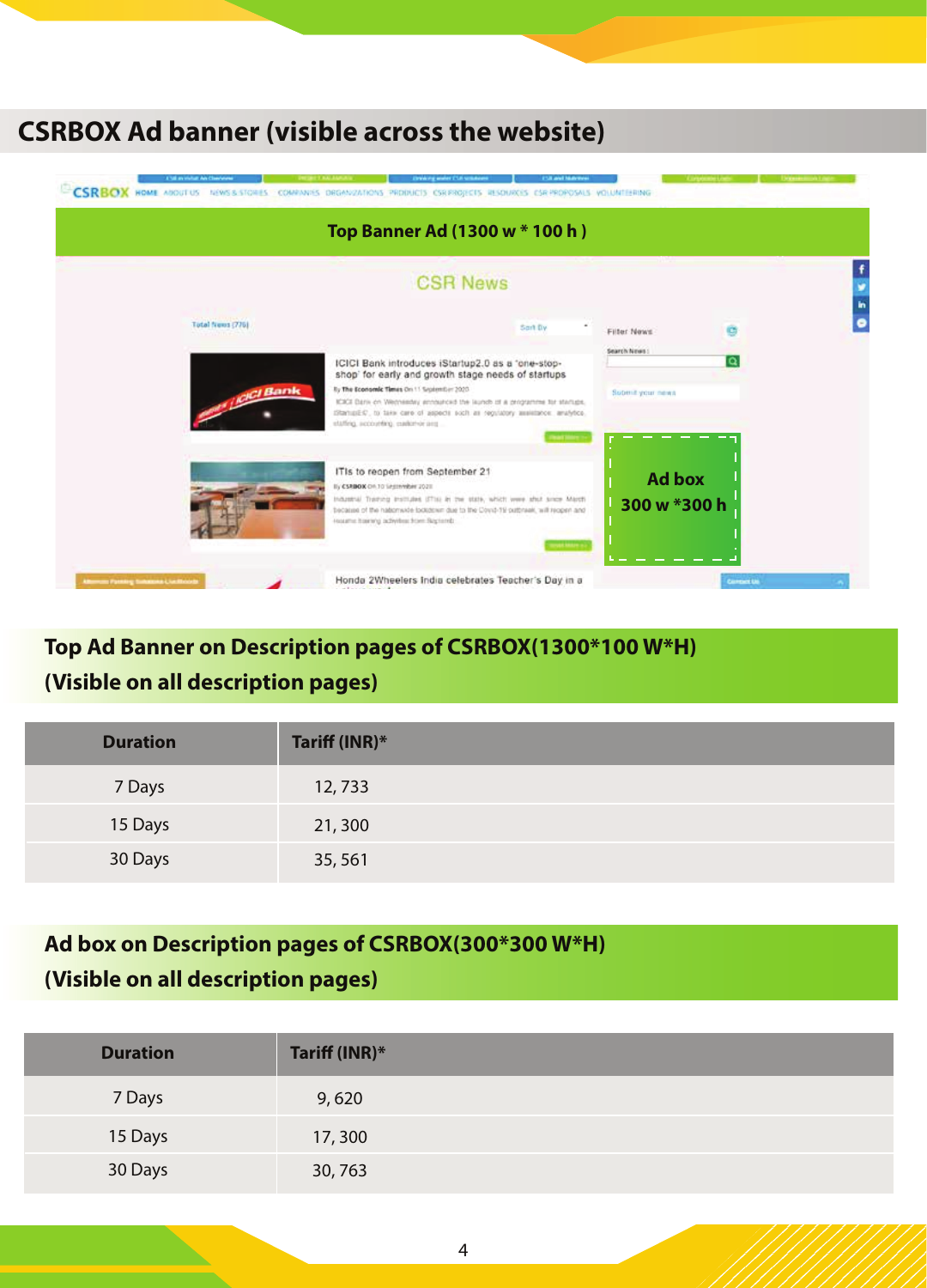### **Emailer Service**

### **Customized emailer to the target audience group :**

- Professionals (Development Professionals)
- Students
- Organizations (NGOs, Social Enterprises, CSR Foundations)\* subject to approval

| <b>Database</b> | <b>Single Emailer Tariff (INR)*</b> | Two Emailers Tariff (INR)* |
|-----------------|-------------------------------------|----------------------------|
| 25,000          | 18,458                              | 30, 270                    |
| 50,000          | 27, 317                             | 45,036                     |
| 1,00,000        | 43,560                              | 74,568                     |

#### To see sample emailers, please click <mark>Sam</mark>ple 1, Sample 2, Sample 3

#### For more information please write to us at shilpi@csrbox.org or call us at 9560352170/8758428035

### **Jobs and Fellowships Announcement Plan (Featured)**

| <b>Plan</b> | <b>Description</b>                        | <b>INR (Excluding Taxes)</b> |
|-------------|-------------------------------------------|------------------------------|
| Plan-One    | Single Featured announcement              | <b>INR 2350</b>              |
| Plan-A      | 7 Featured announcement in a year         | <b>INR 12,840</b>            |
| Plan-B      | Unlimited Featured Announcement in a year | INR 35,310                   |

### **Jobs and Fellowships Announcement Plan (Highlighted)**

| Plan     | <b>Description</b>           | <b>INR (Excluding Taxes)</b> |
|----------|------------------------------|------------------------------|
| Plan-One | Single Featured announcement | INR 7550 (15 Days Validity)  |

| Filter Jobs<br><b>WARDTONOW</b> | Memium Job<br><b>Finset Search</b><br>Sr. Associate-Livelihoods<br>International Control of the Control of the Control of the Control of the Control of the Control of the Control of |  |
|---------------------------------|---------------------------------------------------------------------------------------------------------------------------------------------------------------------------------------|--|
| Total Jobs (442)                | <b>CSRBOX</b><br>control to the control of the                                                                                                                                        |  |
| Post Added                      | Ahmedabad (Gujarat)                                                                                                                                                                   |  |
| To Date To<br>Date From         | th Deadline: 30 Sep. 2020                                                                                                                                                             |  |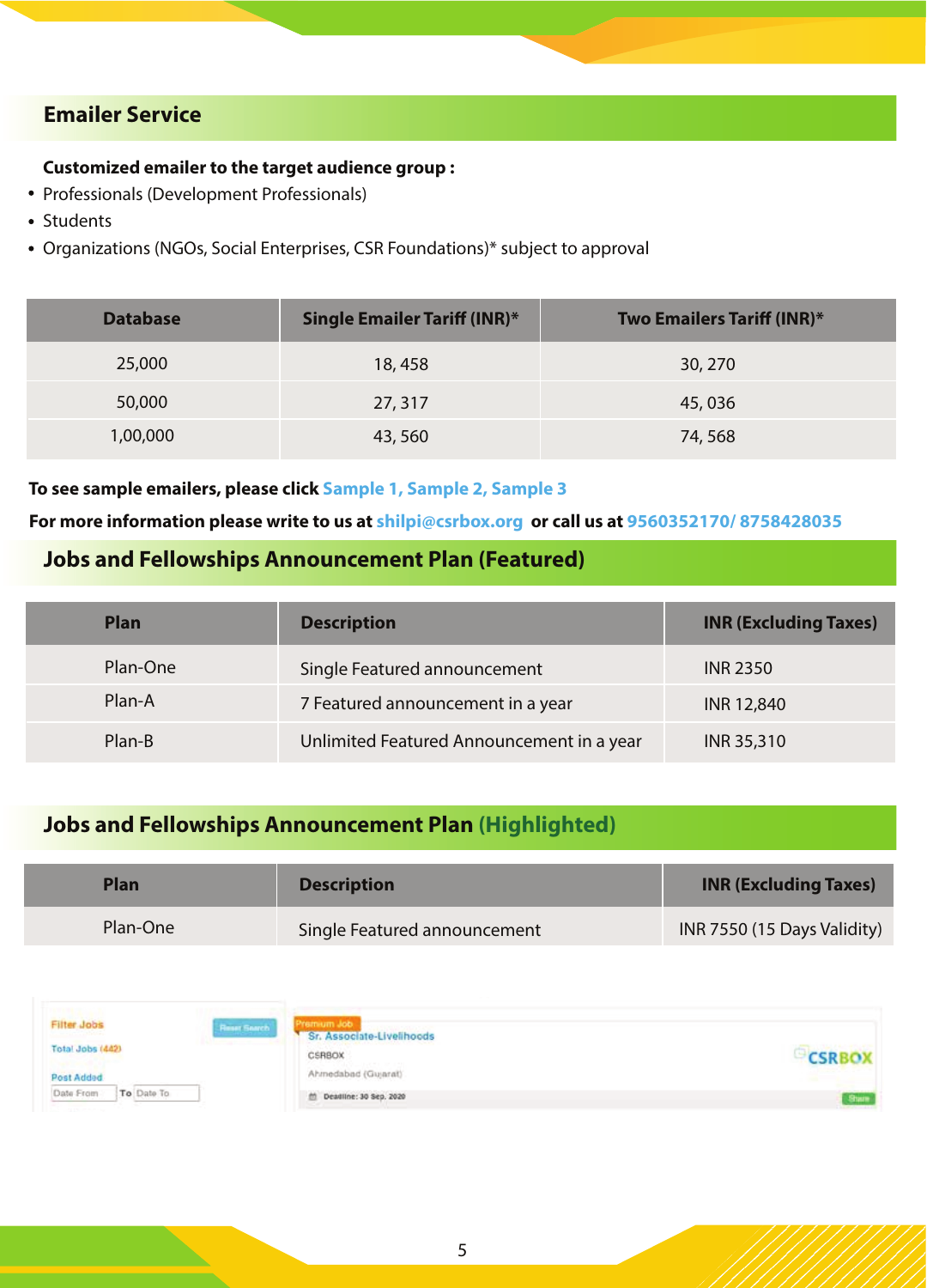### **Tenders/RFPs, Grants, Events, Admissions, Online Courses Announcement Plan**

| <b>Plan</b> | <b>Description</b>                        | <b>INR (Excluding Taxes)</b> |
|-------------|-------------------------------------------|------------------------------|
| Plan-One    | Single Featured announcement              | <b>INR 3200</b>              |
| Plan-A      | 7 Featured announcement in a year         | INR 17,260                   |
| Plan-B      | Unlimited Featured Announcement in a year | <b>INR 38,520</b>            |

### **Highlighted Tenders/RFPs, Grants, Events, Admissions, Online Courses Announcement Plan**

| Plan     | <b>Description</b>           | <b>INR (Excluding Taxes)</b> |
|----------|------------------------------|------------------------------|
| Plan-One | Single Featured announcement | <b>INR 14,766</b>            |
|          |                              |                              |

| <b>CONTRACTOR</b><br>Filter RFP/EOI            | <b>Promum</b><br>Finant Search         |                                                   |
|------------------------------------------------|----------------------------------------|---------------------------------------------------|
| .<br>Total RFP/EOL(17)                         | Request for Proposal-Telemedicine Care | HCL                                               |
| and all of the same of the company of the com- | HCL Foundation                         | <b>HCL FOUNDATION</b><br><b>PERSONAL PROPERTY</b> |
| Post Added                                     | C) Deadline: 20 Sep. 2020              | Share                                             |
| To Date To<br>Date From                        |                                        |                                                   |

### **Social Media Promotions**

| <b>Plan</b> | <b>Description</b>             | <b>INR (Excluding Taxes)</b> |
|-------------|--------------------------------|------------------------------|
| Single Post | Facebook Page+Linkedin+Twitter | INR 2, 950                   |
| 3-Posts     | Facebook Page+Linkedin+Twitter | <b>INR 7, 383</b>            |
| 7- Posts    | Facebook Page+Linkedin+Twitter | INR 11, 075                  |

**We have over 1.7L plus followers across Facebook, Linkedin & Twitter**

### **Social Media Samples**

To see Social media sample, please click Sample 1, Sample 2, Sample 3